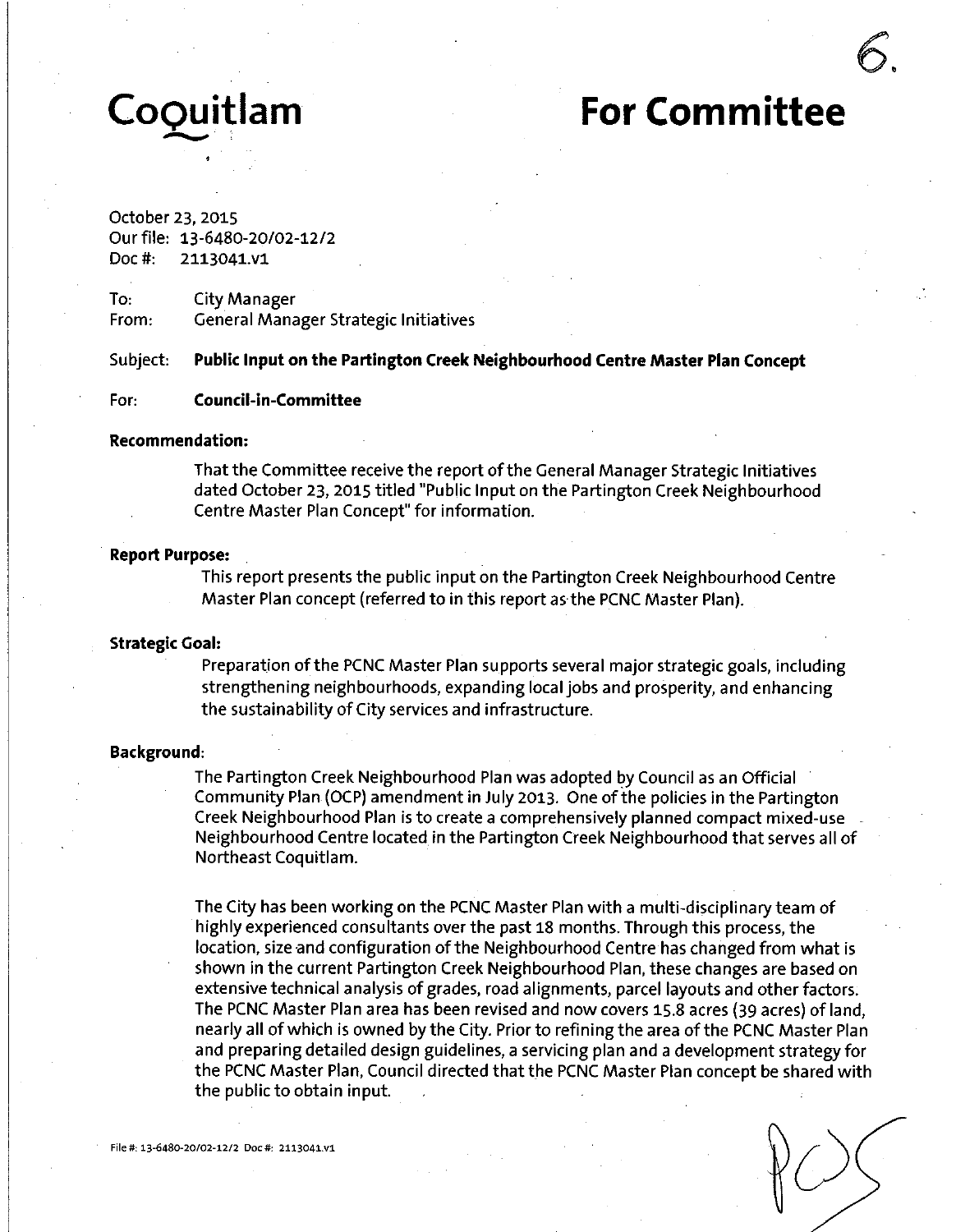The process undertaken by staff to obtain public input included:

- A Community Information Session held on Saturday, September 19, 2015 from 11:00 am to 4:00 pm at the new Burke Mountain Fire Hall. The session was attended by an estimated 150 members of the public. While there were two other plans also presented at the session (Future Use for City-Owned Lands in Smiling Creek and Design of Princeton Park) staffs observation was that virtually everyone in attendance took time to view the PCNC Master Plan and asked questions of the staff and consultants in attendance. In addition to the display material at the session, there was also a handout that answered some of the most common questions that staff believed would be asked by the public (Attachment 1).
- A written comment form that members of the public could complete and leave at the session or take away and complete later, with a deadline of September 30, 2015 for submission to the City (Attachment 2). A total of 38 comment forms and two emails with comments were received. Copies of the completed forms and the emails are in a binder in the Council office.
- Posting of the material presented at the September 19, 2015 session on the City's website, along with background documents, for those unable to attend. This included the opportunity to complete and submit the comment form.

#### **Discussion:**

The following is a summary of the input received for each of the four topics covered in the comment form and staffs response to the comments.

#### **1. Types of Businesses and Services Desired in Neighbourhood Centre**

The most commonly mentioned businesses and services included:

- Grocery store
- Bakery
- Childcare
- Coffee shop
- Pub
- Restaurants
- Financial institution
- Pharmacy
- Fresh produce store
- Liquor store
- Personal services (e.g. hair salon, dry cleaner)
- Medical offices
- Fitness facility (e.g. yoga studio)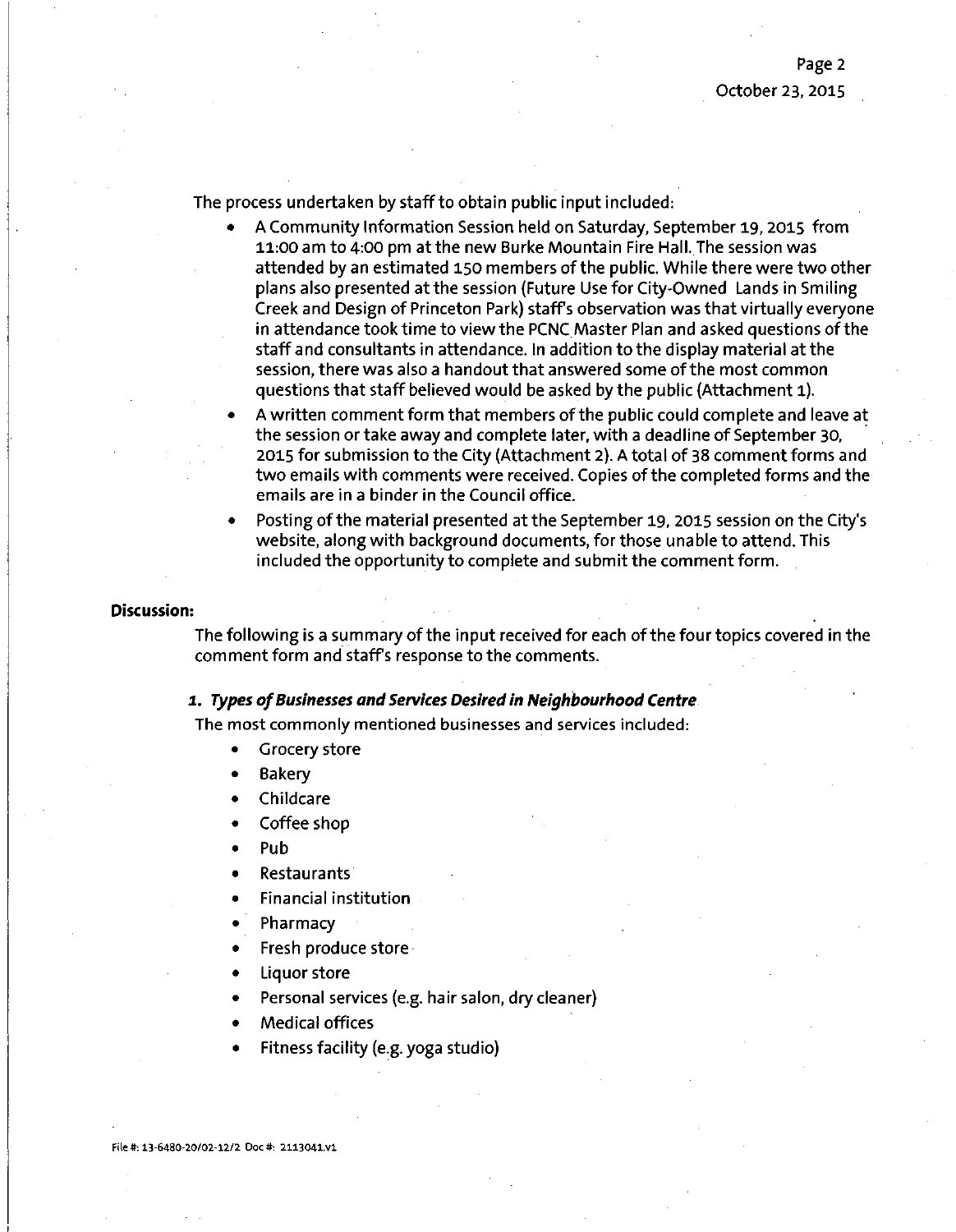#### **Staff Response**

The input received shows a strong desire by residents to create a Neighbourhood Centre that serves many of the daily convenience shopping and social needs of residents. All of the above suggested uses can be accommodated within the commercial floorspace planned for the Neighbourhood Centre. They are in line with the findings and recommendations of the commercial real estate market consultants retained by the City to advise on the types of uses most likely to be supported over time in the centre as the residential population in both the Neighbourhood Centre and the surrounding area grows. Staff appreciate that there is particular interest by residents in having a grocery store in an early phase of development of the centre and are exploring options for how that might possibly be achieved.

#### **2. Types of events, activities and features desired in the Central Piaza and along Princeton Avenue**

The most commonly mentioned events, activities and features included:

- Children's events
- Family events
- Music concerts
- Outdoor movies
- Holiday events (e.g. Christmas, Halloween)
- Farmers market
- Art displays
- Cultural events

#### **Staff Response**

The PCNC Master Plan places the central plaza adjacent to Princeton Avenue and is designed to allow part of Princeton Avenue to be closed for special events which require more space. A variety of programming and public space options were mentioned for both  $\ell$ the future central plaza and Princeton Avenue. These will be considered and developed in the future with additional public input as part of the detailed planning of public spaces.

#### **3. Aspects of the PCNC Master Plan Particularly Liked or Disliked**

The overall response to this question revealed that most people liked the plan, with not many dislikes. The most commonly mentioned likes and dislikes included:

**Likes:** 

- Amount of open space
- Walkability
- Central plaza
- Seating steps
- Amount of parking
- Views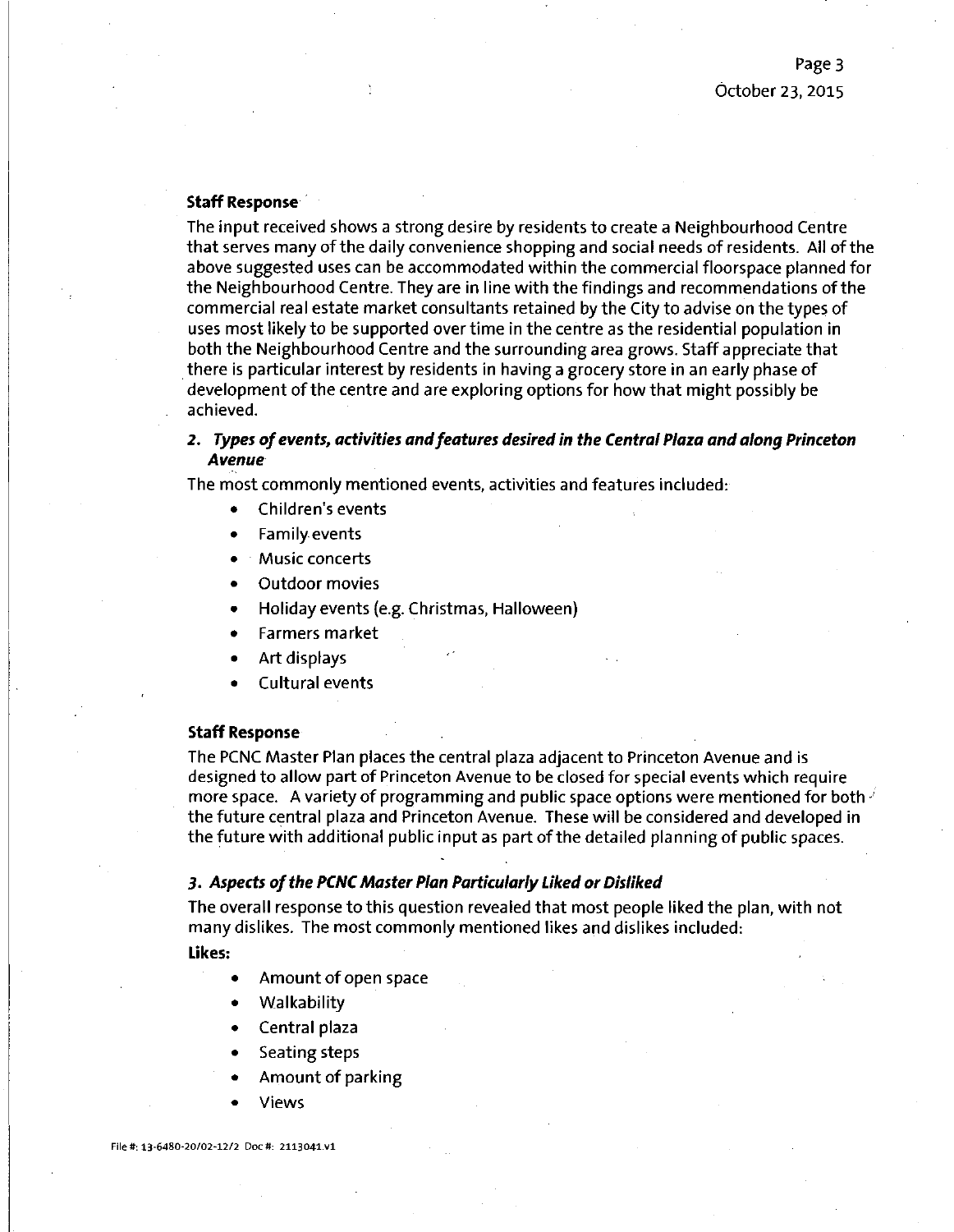**Dislikes:** 

- Potential for buildings higher than four storeys
- Too dense
- Not enough tree retention/destruction of natural habitat
- Not enough parking

#### **Staff Response**

The PCNC Master Plan has been designed to allow some flexibility in housing forms to respond to changing market needs over time. The majority of buildings are anticipated to be in the four to six-storey range, but there are several parcels at the north end of the Neighbourhood Centre adjacent to David Avenue that could accommodate buildings up to ten storeys if there is interest from developers in this building form. If there is not, the buildings on these parcels would most likely also be in the four to six-storey range^ The planned density in the PCNC Master Plan is in line with what is envisioned in the Partington Creek Neighbourhood Plan. All environmentally sensitive areas will be protected, including the headwaters of a small watercourse that begins south of the location of the planned civic use complex. There is also strong emphasis on creating green spaces (e.g. the park area south of the central plaza) and in the planting of trees and other greenery along the streets and in other public and private spaces. Extensive analysis has been undertaken on how to maximize the amount of parking available in the centre, especially for the commercial component. The amount of commercial parking that can be provided in the centre exceeds the City's zoning bylaw standards and will be a combination of both surface and structured parking (i.e. under buildings).

#### **4. Other Comments**

The other most common comments included:

- Civic use building should include library, pool, fitness facility
- PCNC Master Plan must take into consideration the bears in the area
- Need for public transit
- **Development of the PCNC Master Plan to begin soon and include amenities**

#### **Staff Response**

As noted in the handout at the session, further details on the amenities proposed to be provided in the PCNC Master Plan, including a civic use building, will be determined through further community consultation as development proceeds within the Partington Creek Neighbourhood Centre and surrounding areas. The PCNC Master Plan will be designed to take into consideration Coquitlam's Bear Aware Program, which applies to all development in the area. The City continues to explore opportunities to attract a high level of transit service to the area and the PCNC Master Plan has been designed to take into consideration the possibility of a bus service in the future. The timing, phasing and parcelization of development is currently being examined by City staff and the consulting team. City Council will ultimately decide on the timing of delivery of amenities based on need, finances and other factors.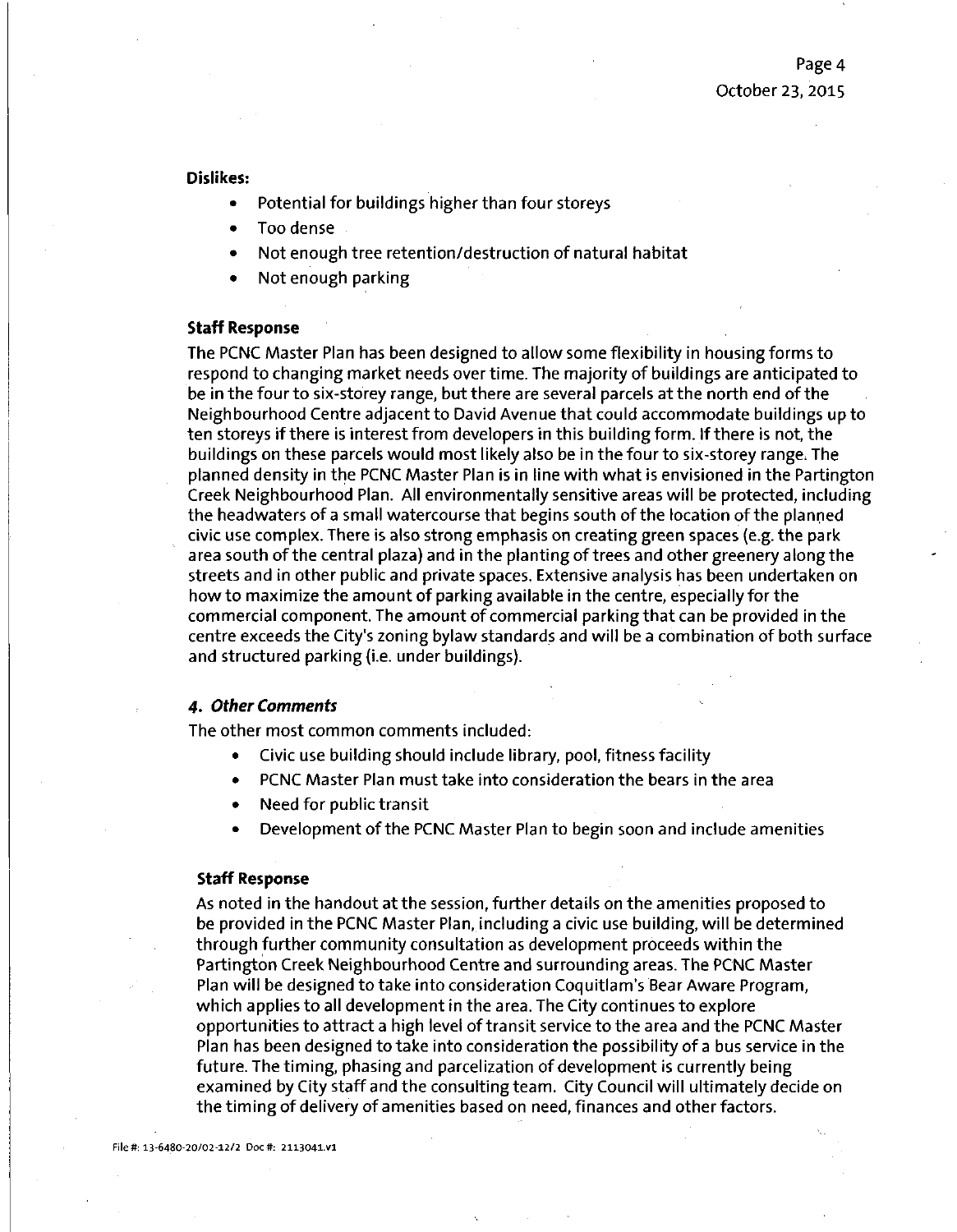#### **Financial impiications:**

There are no financial implications associated with this report.

#### **Conclusion:**

City staff and the consulting team are currently working on the following key implementation steps for the PCNC Master Plan:

- Land use policy guidelines (e.g. densities, building forms)
- Detailed design guidelines, including building, landscape and streetscape
- Phasing plan options
- Parcelization options
- Development financial pro formas

The PCNC Master Plan is anticipated to be completed by mid-2016, at which time Council will consider adopting it as part of the City's Official Community Plan.

Perry Staniscia

#### **Attachments:**

- 1. Partington Creek Neighbourhood Centre Master Plan Information Handout
- 2. Partington Creek Neighbourhood Centre Comment Form

This report was prepared by Heather Clark, Manager Lands and Properties.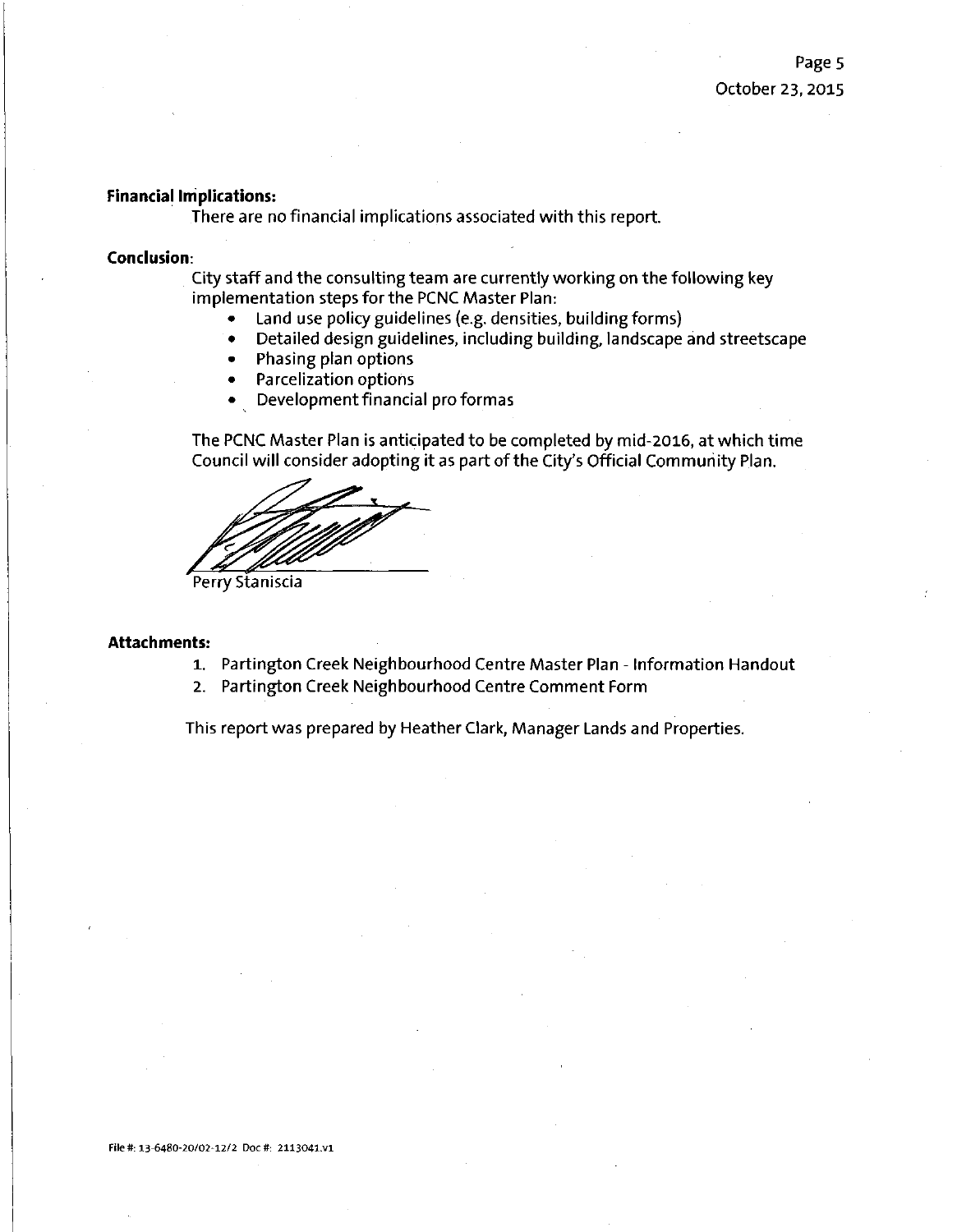# CITY OF COOUITLAM COMMUNITY INFORMATION SESSION

# **PARTINGTON CREEK NEICHBOURHOOD CENTRE MASTER PLAN**

 $\sim 10$  $\Delta \sim 10^{-10}$ 

**Attachment** 

#### What is the purpose of this information session?

City Council adopted the Partington Creek Neighbourhood Plan in July, 2013. One of the policies in the Neighbourhood Plan is to create a comprehensively planned, compact, mixed-use Neighbourhood Centre serving not only the Partington Creek Neighbourhood but all of Northeast Coquitlam.The City has been working on the Master Plan for the centre over the past 18 months and the plan is now at point in its development where Council wishes to share it with the public and obtain input as work begins on the plan's design and servicing details.

This information session is an opportunity to view the highlights of the Master Plan concept, discuss it with City staff and the consulting team working on the plan and provide your input through a written comment sheet.

#### **What is the Master Plan about?**

The plan covers 15.8 hectares (39.0 acres) of land in the centre of the Partington Creek Neighbourhood. Nearly all of the land in the Neighbourhood Centre is owned.by the City.

The Neighbourhood Centre is envisioned to include a range of residential, commercial, and civic uses that help create a vibrant village atmosphere, with opportunities for shopping, employment and social interaction. The Master Plan will help ensure that this vision is fully achieved.

### **When will development of the Neighbourhood Centre begin and how long will it take to complete?**

The start of development of the Neighbourhood Centre will. be determined by Council based on a number of factors, such as market conditions, servicing costs and a phasing plan. Council will decide when development should start and which parcels of land will be part of the initial phases of development.



#### **What is planned for the civic amenities that are shown in the Master Plan and when will they be built?**

The planned civic amenities will include a community recreation centre and central outdoor urban plaza and park space. Collectively, these amenities will become the heart of the community, providing recreational, cultural and social opportunities for residents. They will be connected to the community and other recreational amenities within the neighbourhood through walking trails and will be easily accessible by various modes of transportation. Further details on the amenities will be determined through consultation and input from the community as part of the regular planning processes for these specific sites and facilities. They will be developed in conjunction with the growth of the Neighbourhood Centre and surrounding area.

## **When will the retail be built, especially the grocery store?**

A retail strategy will be prepared as part of the Master Plan to help answer this question. It is recognized that there is a strong desire by Northeast Coquitlam residents to have more shopping available locally, including a full service grocery store. The retail strategy will identify ways in which the City might make some of the retail part of the initial phases of development in the Neighbourhood Centre. As there is more development in the Neighbourhood Centre and more residents living both in the centre and surrounding neighbourhoods, more retail may be added based on market demand.

# How many housing units will be built in the **Neighbourhood Centre and how many people will live there?**

The Master Plan accommodates a variety of multi-family housing forms, including townhouses, stacked townhouses, low and possibly mid-rise apartment buildings, and apartment units over street-level commercial and potentially over civic facilities. The Master Plan provides some flexibility in both the number and type of housing units that will be developed in order to respond to market conditions over time, as well as to encourage innovative housing designs and forms. It is estimated that the Neighbourhood Centre might accommodate somewhere in the range of 1,200 to 2,000 housing units, with an estimated population of 2,500 to 4,000.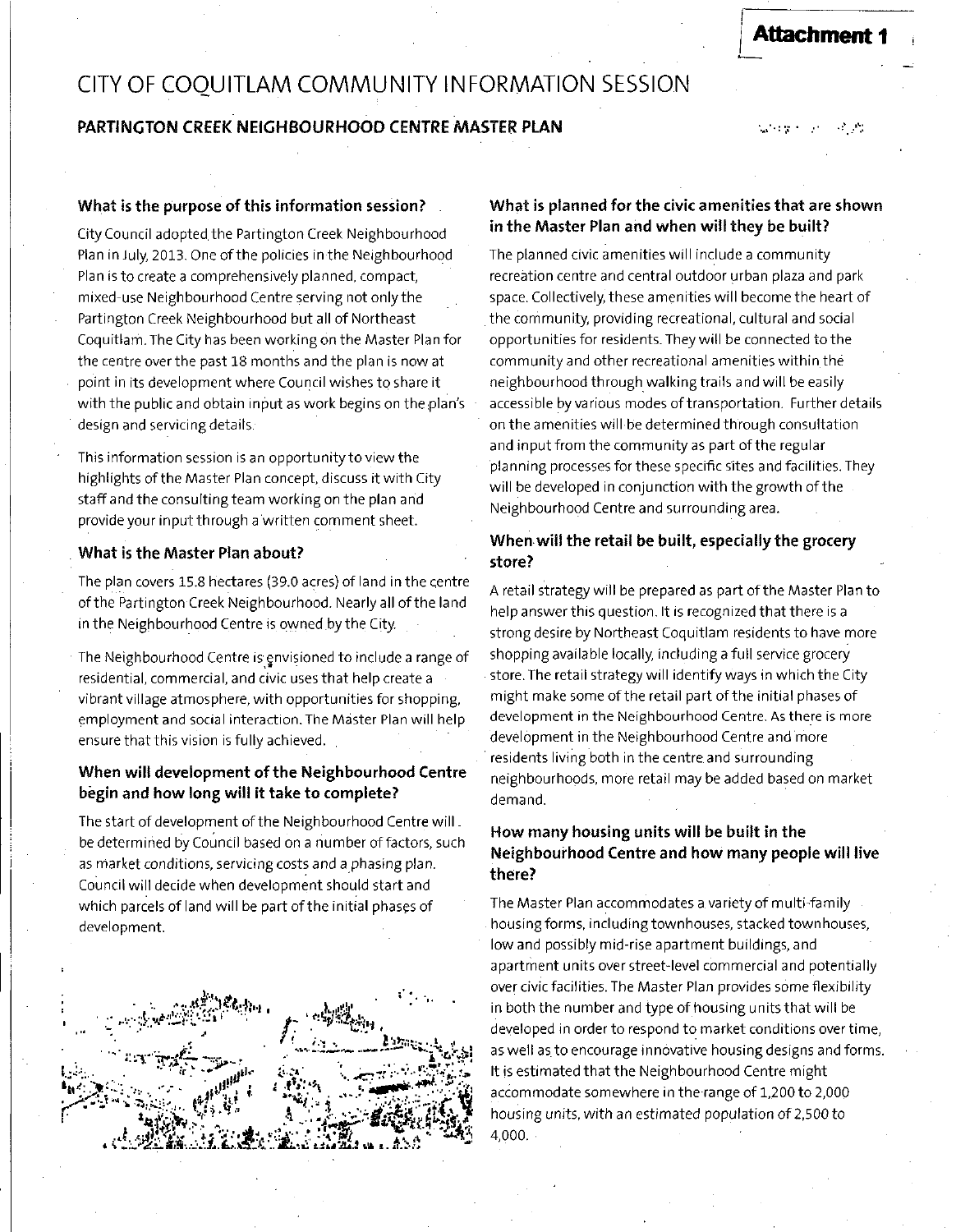# **How will ail the traffic generated by the Neighbourhood Centre be managed?**

A number of new roads will be constructed as development of the Neighbourhood Centre occurs in phases. This includes the extension of David Avenue, Princeton Street and Burke Village Promenade eastward and the extension of Mitchell Street and Rocklin Street northward. In addition to accommodating motor vehicle traffic, the Neighbourhood Centre is designed to encourage walking and cycling. All the residential buildings will be required to provide on-site parking in accordance with the City's Parking Bylaw. In addition, parking for the nonresidential uses is planned to be accommodated through on-street parking and a mix of shared off-street surface and structured parking.

# **What happens with the input that the public provides on this plan?**

City staff will be reviewing all the input received and preparing a report to Council. The report is expected to go to a Council meeting in late 2015.

# When will the Master Plan be completed?

The Master Plan is anticipated to be completed in mid-2015, at which time Council will consider adopting it as part of the City's Official Community Plan. This process will include a Public Hearing at which any member of the public may appear before Council or make a written submission expressing their views on the Master Plan. Notice of the date and time of the Public Hearing will be advertised in the local newspaper, as well as through social media and the City's website.